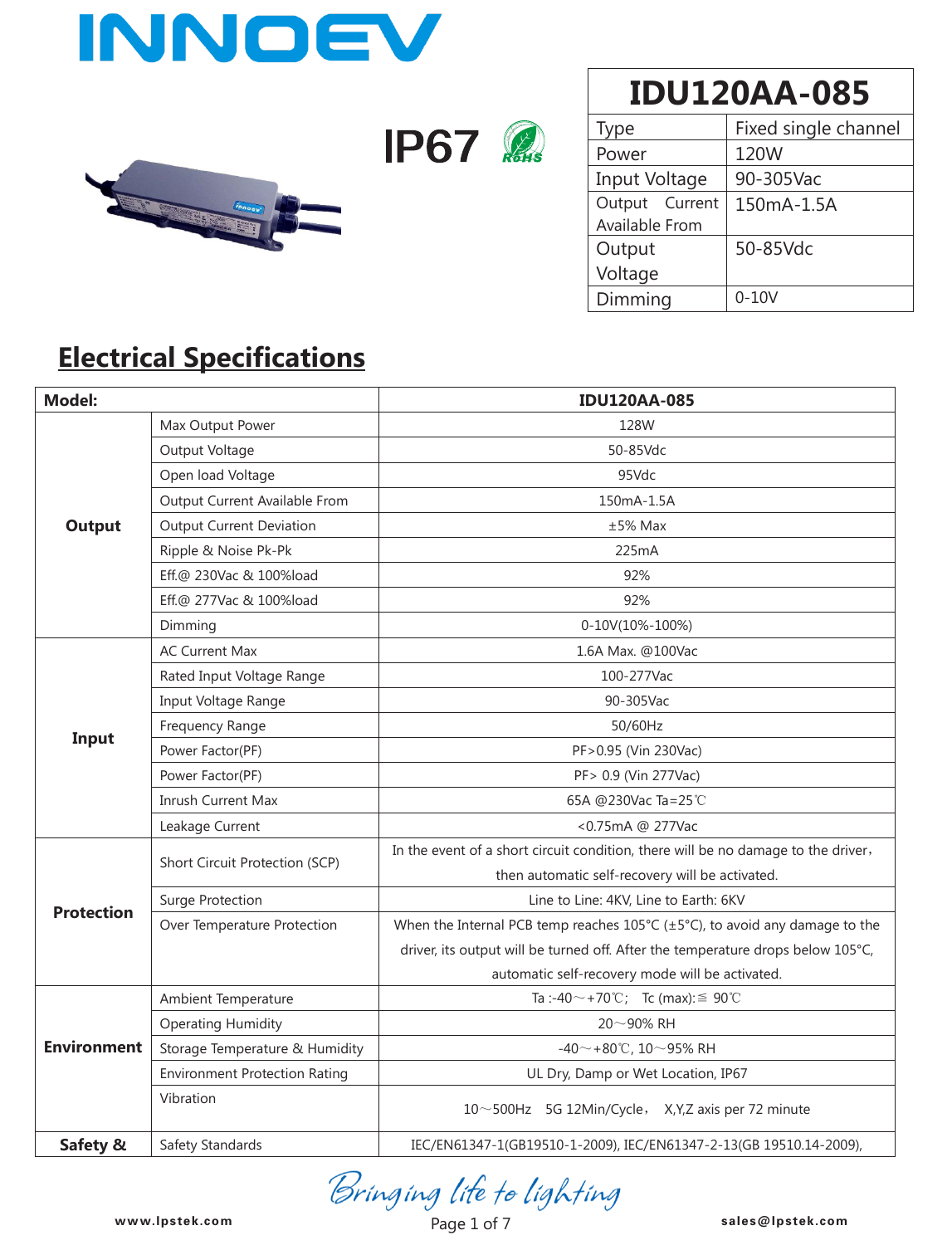| INNOEV |             |  |  |  |
|--------|-------------|--|--|--|
| innocy | <b>IP67</b> |  |  |  |

| Type           | Fixed single channel |  |  |  |
|----------------|----------------------|--|--|--|
| Power          | 120W                 |  |  |  |
| Input Voltage  | 90-305Vac            |  |  |  |
| Output Current | 150mA-1.5A           |  |  |  |
| Available From |                      |  |  |  |
| Output         | 50-85Vdc             |  |  |  |
| Voltage        |                      |  |  |  |
| Dimming        | $0 - 10V$            |  |  |  |

| <b>EMC</b>    |                              | UL8750, CSA C22.2 NO. 250.13-12                                        |  |  |  |  |
|---------------|------------------------------|------------------------------------------------------------------------|--|--|--|--|
|               | Withstand Voltage            | I/P-O/P:3.75KVac, I/P-FG:1.5KVac,O/P-FG:0.5KVac                        |  |  |  |  |
|               | <b>Insulation Resistance</b> | I/P-O/P, >100M Ohms/500VDC/25℃/70%RH                                   |  |  |  |  |
|               | EMI                          | EN55015, FCC PART15-CLASSB                                             |  |  |  |  |
|               | <b>Harmonic Current</b>      | EN61000-3-2 Class C                                                    |  |  |  |  |
|               | <b>EMS</b>                   | EN61000-4-2,3,4,5,6,8,11;ENV50204,EN61547,EN55024<br>Industry standard |  |  |  |  |
|               | <b>Dimensions</b>            | 245*75*38mm (L*W*H), 9.65*2.95*1.50in (L*W*H)                          |  |  |  |  |
| <b>Others</b> | Weight                       | 750g, 1.66lbs                                                          |  |  |  |  |

### **Wiring Diagram**





**www.lpstek.com sales@lpstek.com**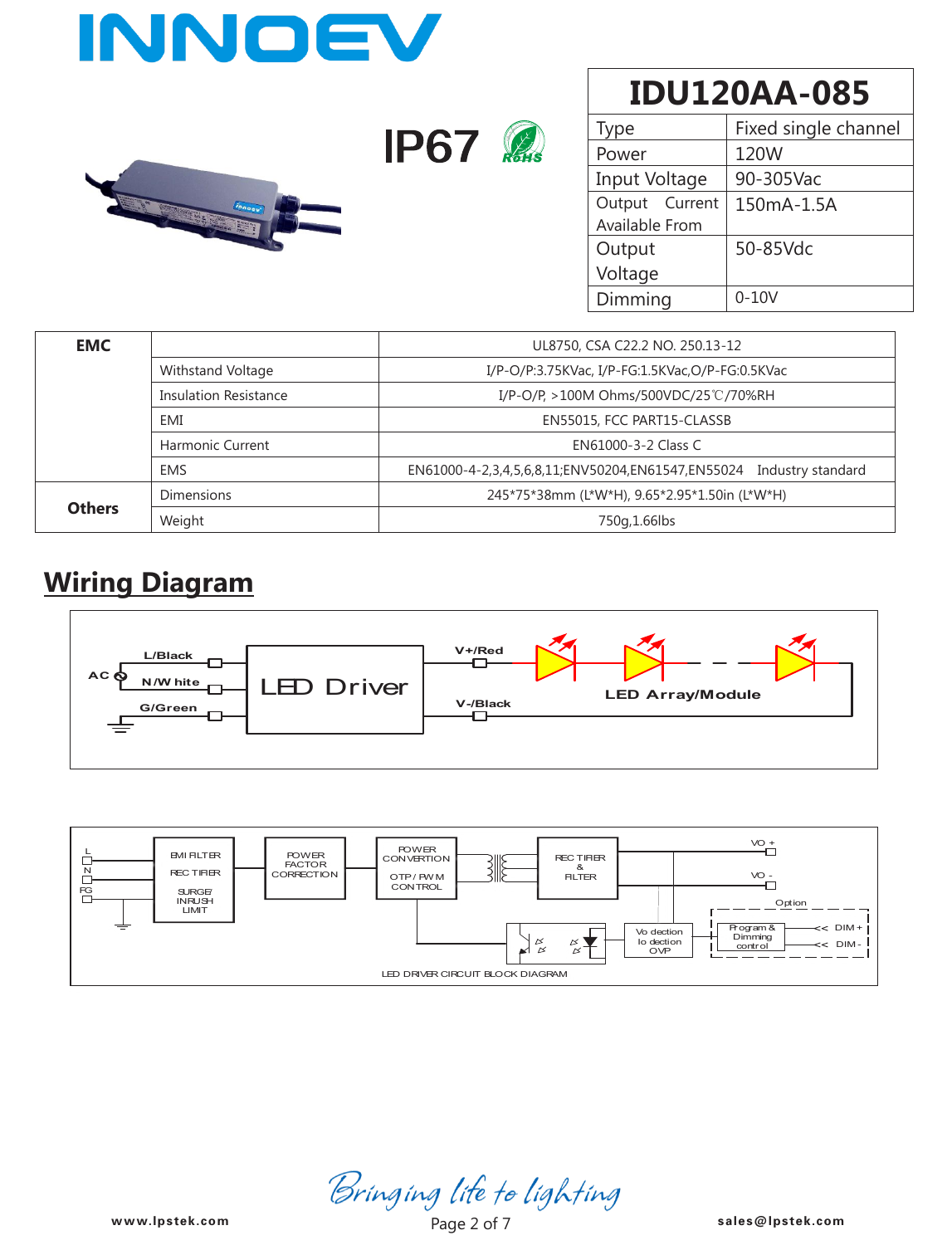

**IP67** 



## **IDU120AA-085**

| Type           | Fixed single channel |  |  |  |
|----------------|----------------------|--|--|--|
| Power          | 120W                 |  |  |  |
| Input Voltage  | 90-305Vac            |  |  |  |
| Output Current | 150mA-1.5A           |  |  |  |
| Available From |                      |  |  |  |
| Output         | 50-85Vdc             |  |  |  |
| Voltage        |                      |  |  |  |
| Dimming        | $0-10V$              |  |  |  |

### **Enclosure**



### **Installation & Application Notes**

#### Section I – Physical Characteristics

1.1 LED Driver shall be installed inside an electrical enclosure.

1.2 Wiring inside electrical enclosure shall comply with 600V/105°C rating or higher.

1.3 Input and output use lead-wires. Lead-wires are UL SJTW Cable 18AWG 105C/600V solid copper.

1.4 Special water proof should be used on the input/output cable, this product is non-potting, water maybe suck in the product.

Section II – Performance

2.1 LED Driver has a minimum operating ambient temperature of -40°C.

2.2 LED Driver is certified by UL for use in a dry, damp or wet location.

2.3 LED Driver tolerates sustained open circuit and short circuit output conditions without damage.

2.4 LED Driver maximum allowable case temperature is 90°C .

2.5 LED Driver reduces output power to LEDs if maximum allowable case temperature is exceeded.

Bringing life to lighting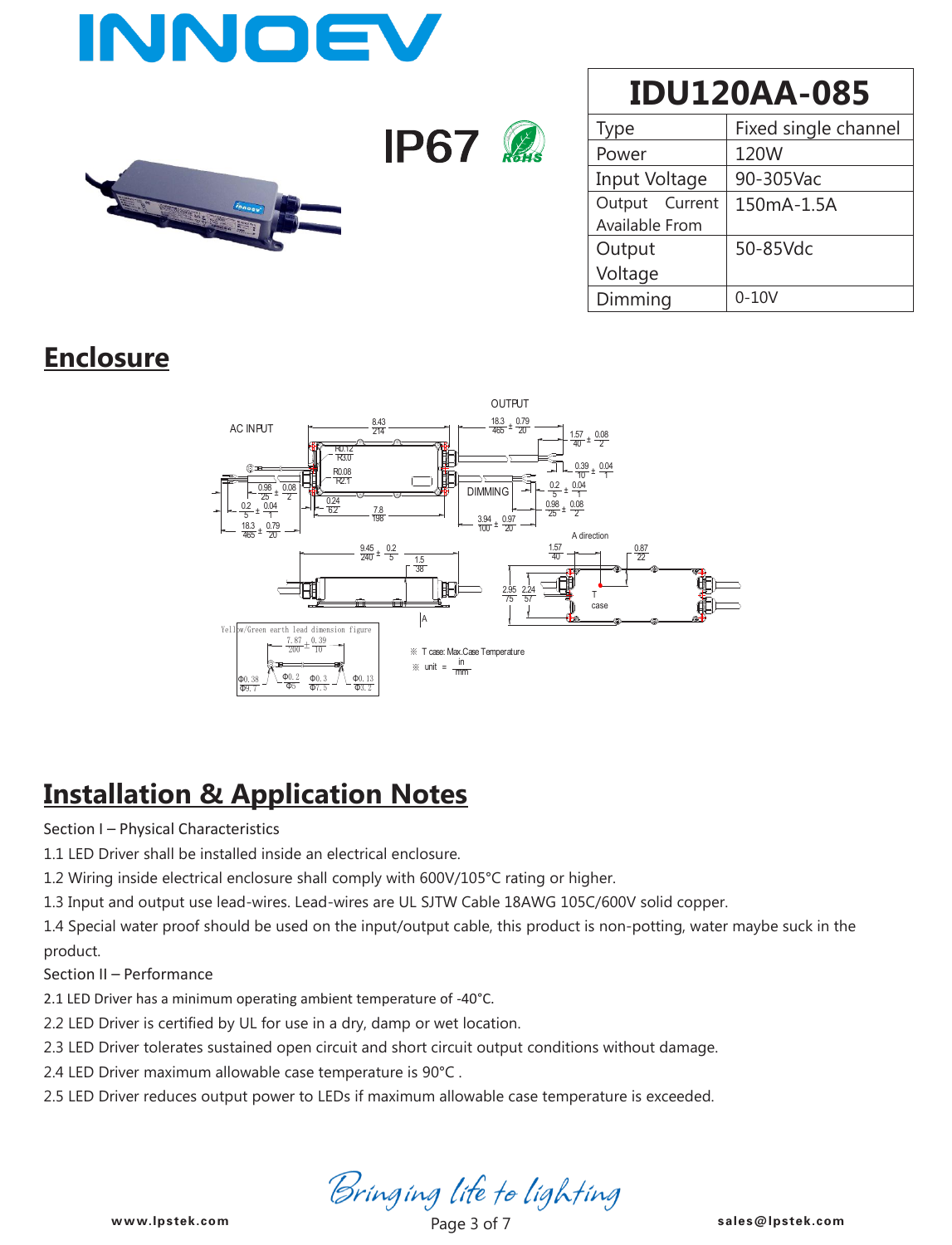

| Type           | Fixed single channel |  |  |  |
|----------------|----------------------|--|--|--|
| Power          | 120W                 |  |  |  |
| Input Voltage  | 90-305Vac            |  |  |  |
| Output Current | 150mA-1.5A           |  |  |  |
| Available From |                      |  |  |  |
| Output         | 50-85Vdc             |  |  |  |
| Voltage        |                      |  |  |  |
| Dimming        | $0 - 10V$            |  |  |  |

Section III –Cautions

3.1 LED Driver should be kept away from heat source and flammable and explosive substances.

3.2 LED Driver Should be installed in a ventilated and good heat dissipation space.

3.3 High Voltage! Do not open the case without experience.

3.4 Make sure I/P, O/P wire joints completely watertight, to prevent electric shock & leakage of electricity.

### **Efficiency**



#### **THD**



Bringing life to lighting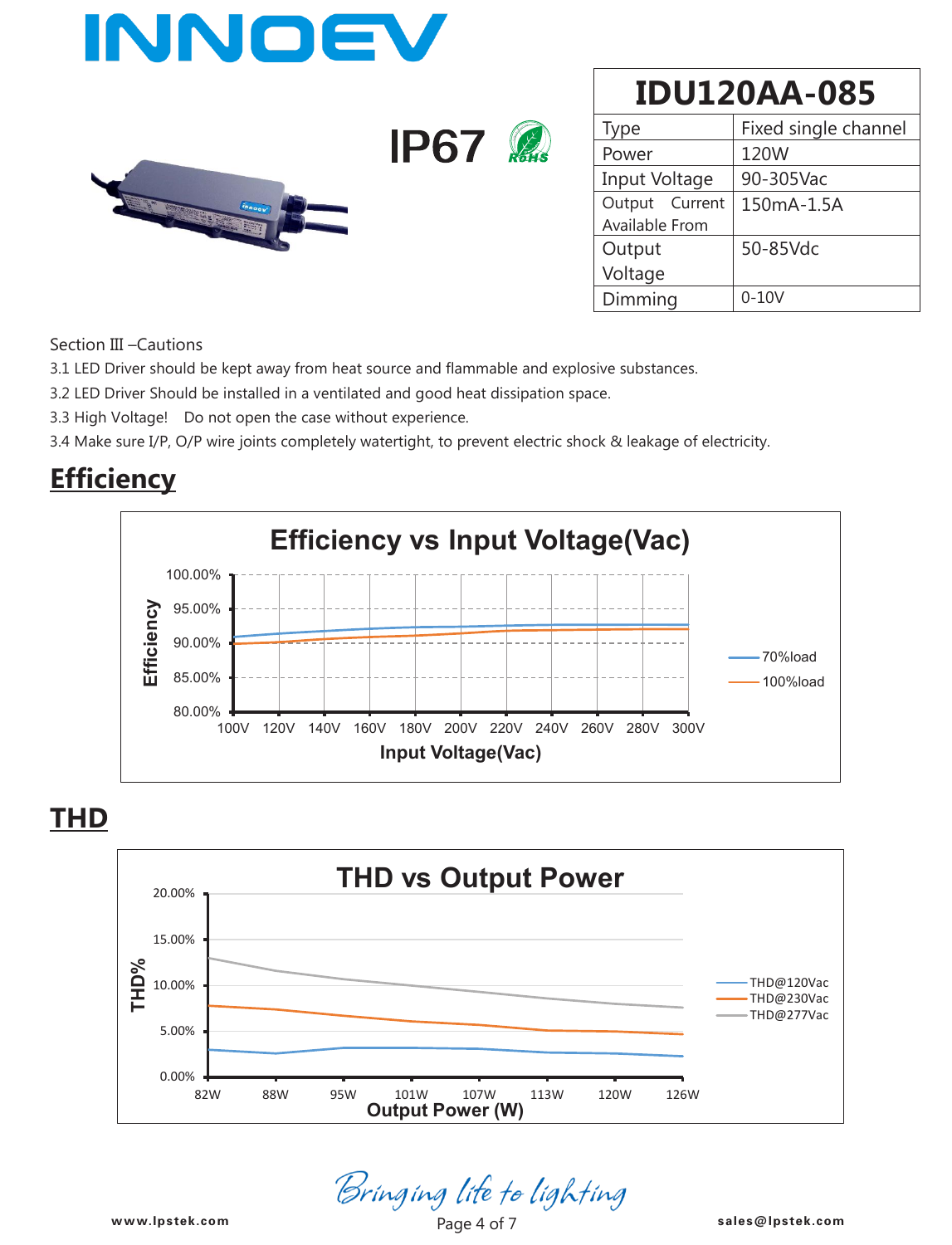

| Type           | Fixed single channel |  |  |  |
|----------------|----------------------|--|--|--|
| Power          | 120W                 |  |  |  |
| Input Voltage  | 90-305Vac            |  |  |  |
| Output Current | 150mA-1.5A           |  |  |  |
| Available From |                      |  |  |  |
| Output         | 50-85Vdc             |  |  |  |
| Voltage        |                      |  |  |  |
| Dimming        | $0-10V$              |  |  |  |

### **Power Factor**



#### **Ecap Life**



*Bringing life to lighting*<br><sup>Page 5 of 7</sub> sales@lpstek.com</sup>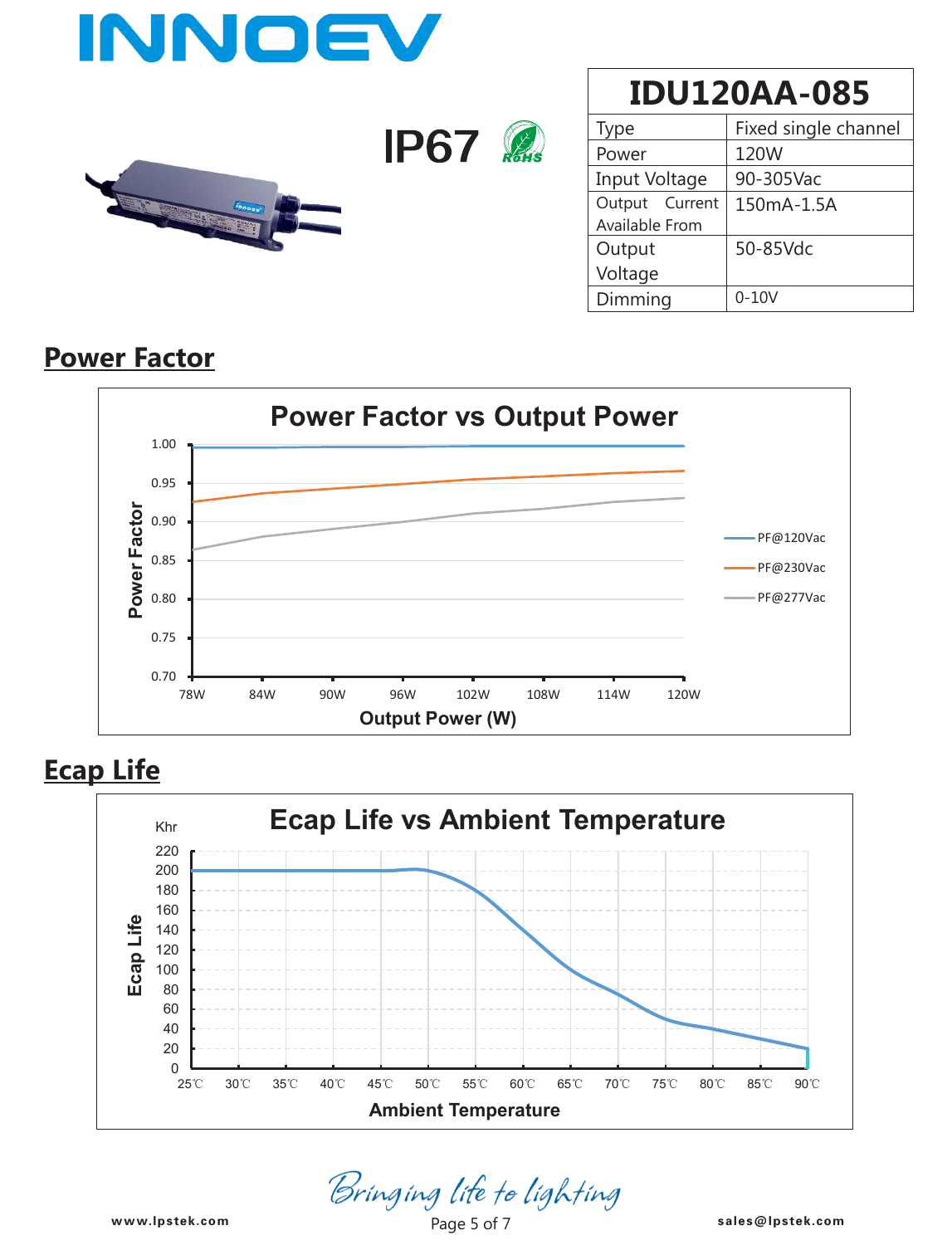

| vpe            | Fixed single channel |  |  |  |  |  |
|----------------|----------------------|--|--|--|--|--|
| Power          | 120W                 |  |  |  |  |  |
| Input Voltage  | 90-305Vac            |  |  |  |  |  |
| Output Current | 150mA-1.5A           |  |  |  |  |  |
| Available From |                      |  |  |  |  |  |
| Output         | 50-85Vdc             |  |  |  |  |  |
| Voltage        |                      |  |  |  |  |  |
| Dimming        | $0 - 10V$            |  |  |  |  |  |

### **Output Power Derating**(**120V & 230V AC Input**)



### **0-10V Dimming Application (Optional Function )**

### 0-10V Dimming



Notes:

- 1. If the output current is less than 0.1A, the 0.1A is the starting point
- 2. Do not connect Dim- to the output V- or V+, otherwise the driver will not work property.
- 3. If 0-10V dimming is not used, Dim+ should be open.

**www.lpstek.com sales@lpstek.com**

www.lpstek.com Page 6 of 7